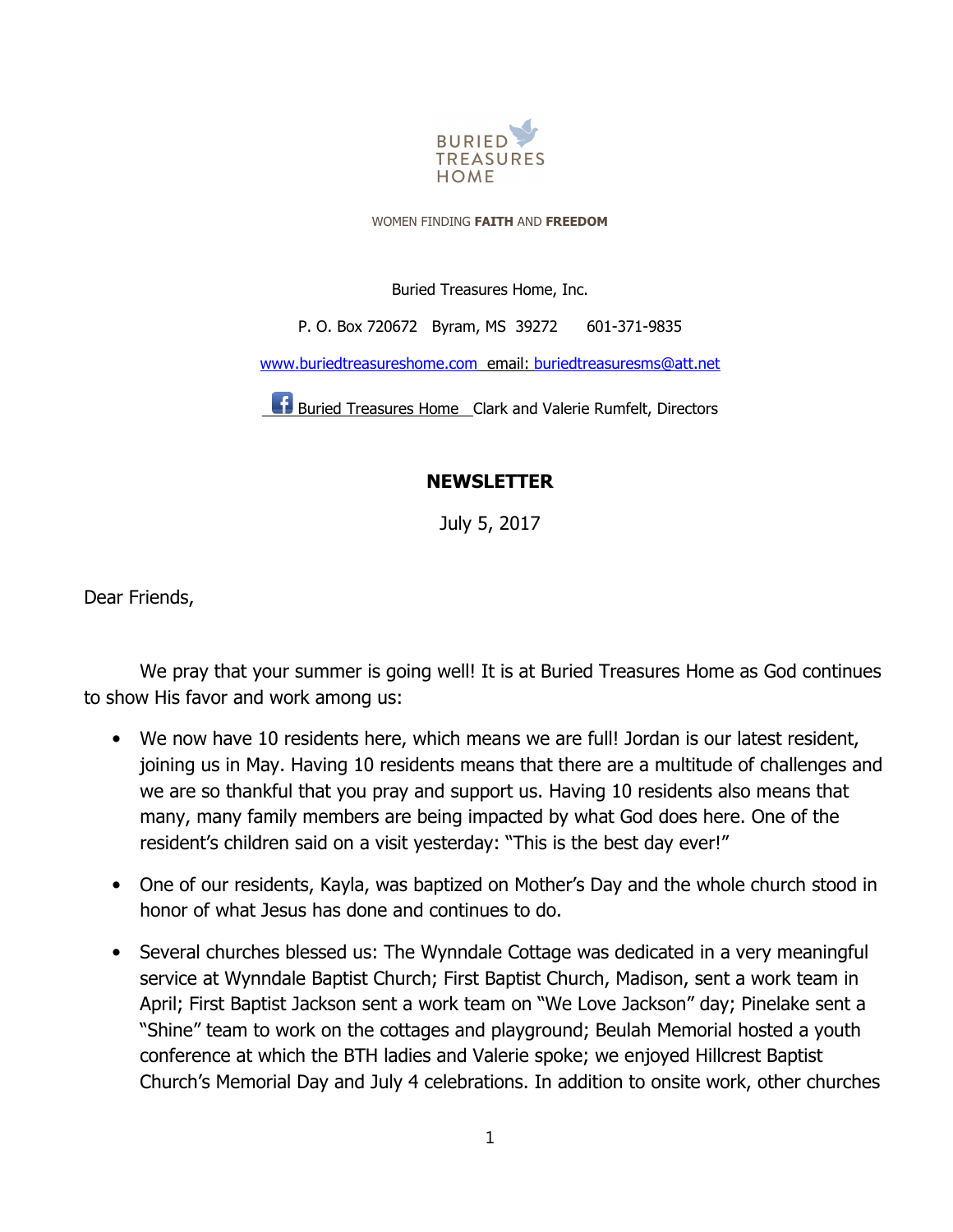and volunteers have blessed us richly with love and care. We are grateful for all of our church partners!

- We are also thankful for the eye care and dental care provided to our ladies by faithful doctors and dentists who give their time. This is in addition to the great care provided by the professionals at Mission First. Professional hair care was also donated by Hello Beautiful of Rankin County!
- Pray for the residents during this time of change. Five ladies should graduate from BTH in August. Some of those are still in school and some are now working. Ask God to help them find good church homes and Celebrate Recovery groups. Ask God to supply full-time jobs, places to live and vehicles. (over)
- We are about to complete Celebrate Recovery. Introduction to Christianity has been completed and we are now studying The Purpose Driven Life. Several discipleship classes are continuing for the summer.
- The annual Dress-A-Child event is scheduled for the Wal Mart in Madison on Saturday, July 29. This is for the children of current inmates. Volunteers and donations are needed to bless these children with school clothes.
- Remember to check out our Facebook page for the latest news. And remember to use Amazon Smile and Kroger to support us by naming BTH as your charity of choice. All you have to do is sign up (links on our website) and it does not cost you anything. Both Amazon and Kroger donate to BTH based on the purchases made by those who sign up. It's a blessing to us. Of course, the enclosed blue envelope is a good way to give as well!

God Bless All of You! Clark, Valerie, Brandy, Rosemary, Kelly, Kayla, Misty, Ashley, Christina, Laura, Ashley, Jordan